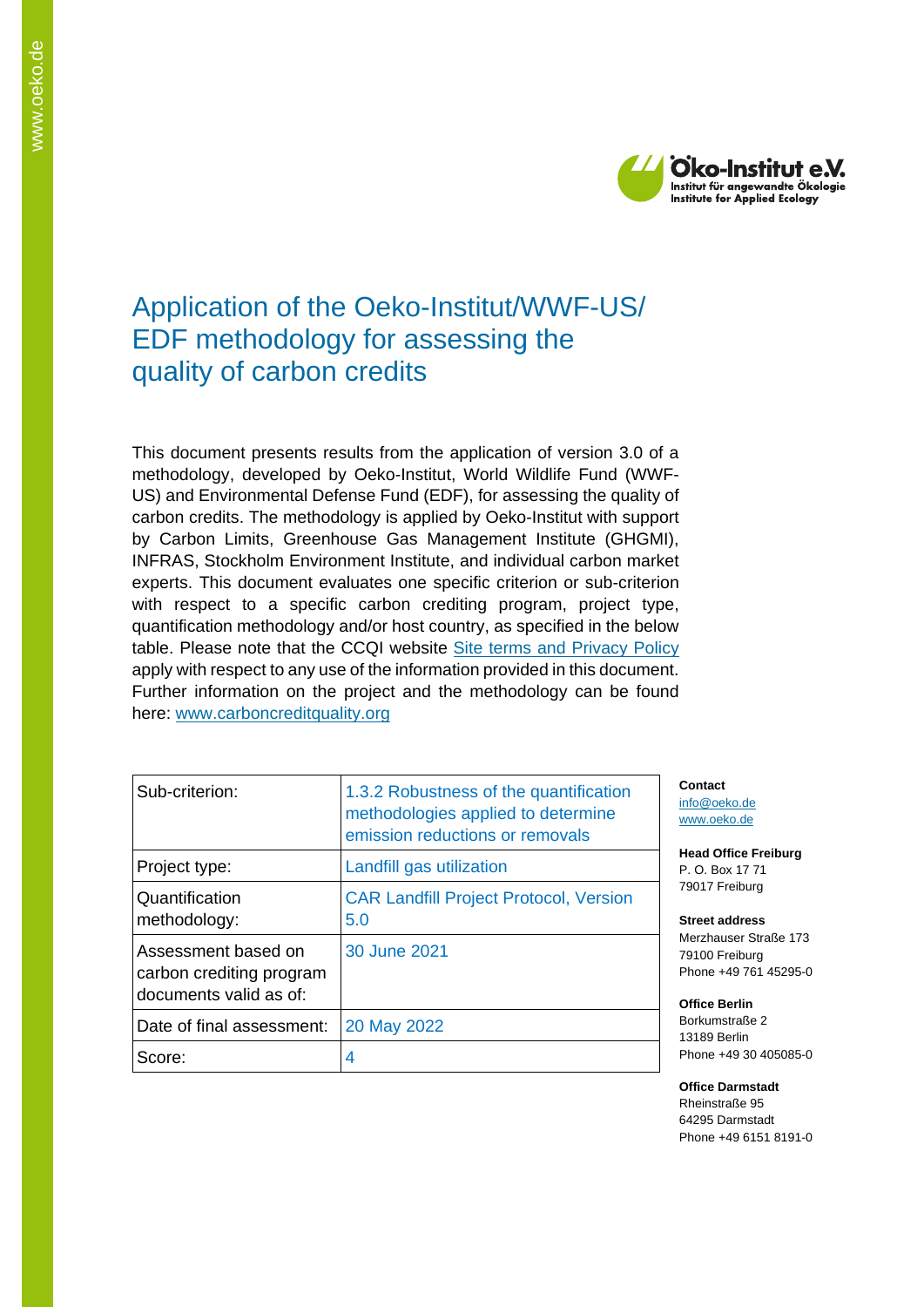# **Assessment**

# **Relevant scoring methodology provisions**

The methodology assesses the robustness of the quantification methodologies applied by the carbon crediting program to determine emission reductions or removals. The assessment of the quantification methodologies considers the degree of conservativeness in the light of the uncertainty of the emission reductions or removals. The assessment is based on the likelihood that the emission reductions or removals are under-estimated, estimated accurately, or over-estimated, as follows (see further details in the methodology):

| <b>Assessment outcome</b>                                                                                                                                                                                                                                                                                                                                     | <b>Score</b>   |
|---------------------------------------------------------------------------------------------------------------------------------------------------------------------------------------------------------------------------------------------------------------------------------------------------------------------------------------------------------------|----------------|
| It is very likely (i.e., a probability of more than 90%) that the emission reductions or<br>removals are underestimated, taking into account the uncertainty in quantifying the<br>emission reductions or removals                                                                                                                                            | 5              |
| It is likely (i.e., a probability of more than 66%) that the emission reductions or removals<br>are underestimated, taking into account the uncertainty in quantifying the emission<br>reductions or removals<br>OR.                                                                                                                                          | 4              |
| The emission reductions or removals are likely to be estimated accurately (i.e., there is<br>about the same probability that they are underestimated or overestimated) and<br>uncertainty in the estimates of the emission reductions or removals is low (i.e., up to<br>±10%                                                                                 |                |
| The emission reductions or removals are likely to be estimated accurately (i.e., there is<br>about the same probability that they are underestimated or overestimated) but there is<br>medium to high uncertainty (i.e., $\pm$ 10-50%) in the estimates of the emission reductions or<br>removals<br><b>OR</b>                                                | 3              |
| It is likely (i.e., a probability of more than 66%) or very likely (i.e., a probability of more<br>than 90%) that the emission reductions or removals are overestimated, taking into<br>account the uncertainty in quantifying the emission reductions or removals, but the<br>degree of overestimation is likely to be low (i.e., up to $\pm 10\%$ )         |                |
| The emission reductions or removals are likely to be estimated accurately (i.e., there is<br>about the same probability that they are underestimated or overestimated) but there is<br>very high uncertainty (i.e., larger than ±50%) in the estimates of the emission reductions<br>or removals<br><b>OR</b>                                                 | $\overline{2}$ |
| It is likely (i.e., a probability of more than 66%) or very likely (i.e., a probability of more<br>than 90%) that the emission reductions or removals are overestimated, taking into<br>account the uncertainty in quantifying the emission reductions or removals, and the<br>degree of overestimation is likely to be medium $(\pm 10-30\%)$                |                |
| It is likely (i.e., a probability of more than 66%) or very likely (i.e., a probability of more<br>than 90%) that the emission reductions or removals are overestimated, taking into<br>account the uncertainty in quantifying the emission reductions or removals, and the<br>degree of overestimation is likely to be large (i.e., larger than $\pm 30\%$ ) | 1              |

# **Information sources considered**

- 1 CAR Landfill Project Protocol, Version 5.0, 24. April 2019.
- 2 TOOL: none: The methodology does not refer to any tools.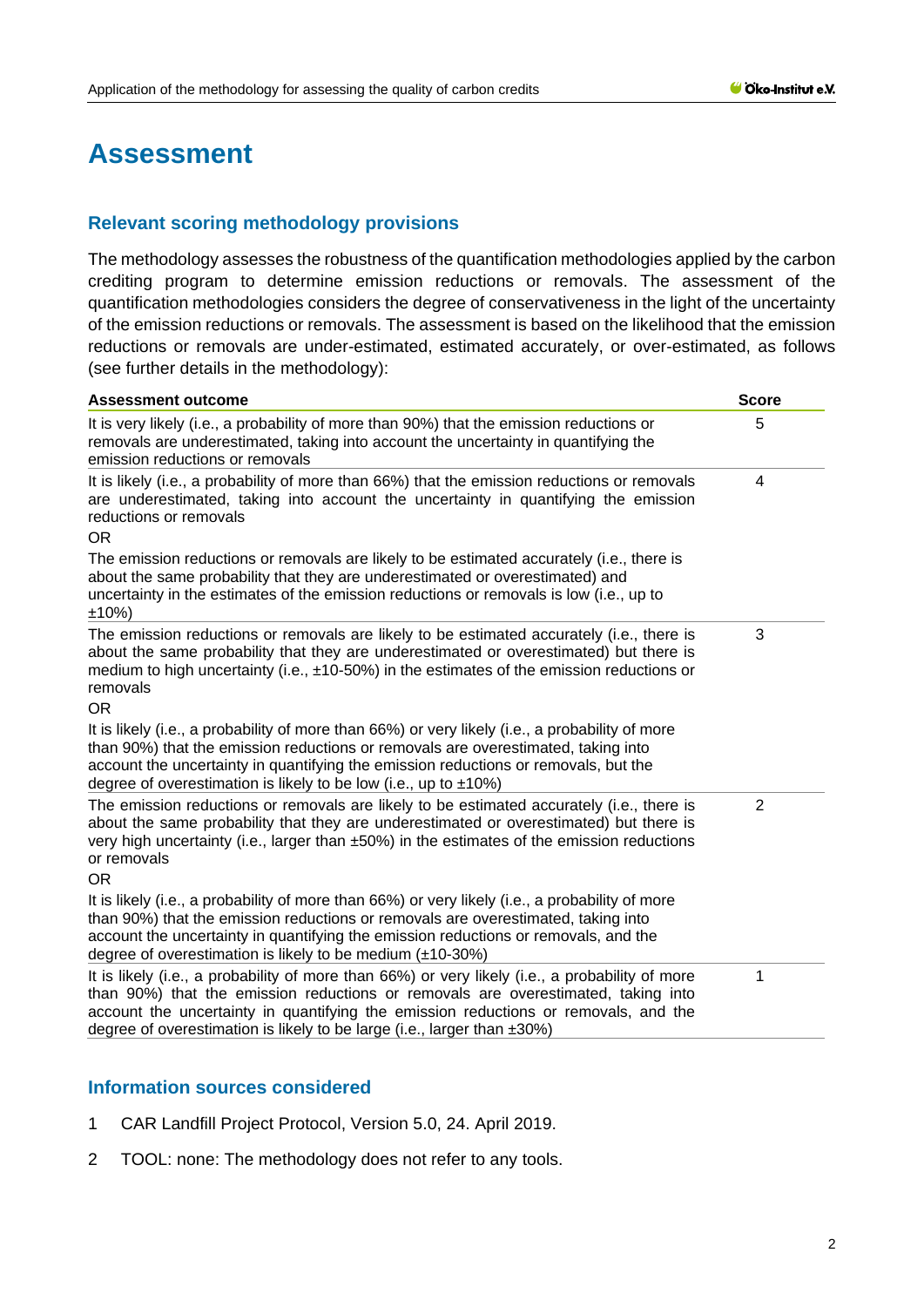- 3 Abushammala et al 2014 "Methane Oxidation in Landfill Cover Soils: A Review" https://www.researchgate.net/publication/264153104 Methane Oxidation in Landfill Cover Soils A Review
- 4 Cames et al, 2015 "How additional is the Clean Development Mechanism? Analysis of the application of current tools and proposed alternatives." [https://ec.europa.eu/clima/sites/clima/files/ets/docs/clean\\_dev\\_mechanism\\_en.pdf](https://ec.europa.eu/clima/sites/clima/files/ets/docs/clean_dev_mechanism_en.pdf)
- 5 Kühle-Weidemeier und Bogon 2008 "Wirksamkeit von biologischen Methanoxidationsschichten auf Deponien." <http://www.wasteconsult.net/files/referenzen/Bimetox.pdf>

## **Assessment outcome**

The quantification methodology is assigned a score of 4.

# **Justification of assessment**

### **Project type**

This assessment refers to the following project type: "Capture and utilization of gas from an existing and closed solid waste disposal site. The collected gas is mainly used for energy purposes, such as for electricity and/or heat generation. A smaller fraction of the gas may be flared (e.g. during maintenance of an on-site electricity generation plant)." Pure flaring of LFG is thus not part of this assessment even if it is allowed under the CAR Landfill Project Protocol.

#### **Focus of assessment**

The project boundary, project emissions and leakage are not a major source of uncertainty. Regarding the project boundary, the methodology clearly delimitates applicable landfills (e.g. only those without regulation or other legal requirements to destroy landfill gas). Possible project emissions are accounted for and we estimate that they contribute only insignificantly to overall emission reduction calculations. Leakage effects do not play a role.

In the following, we thus focus the assessment on the determination of the baseline emissions. The overall score depends on the balance of elements with the potential for over- as well as underestimation of emission reductions. We focus on these elements, as well as elements that introduce uncertainty. The methodology contains further elements, which are not discussed however, as they introduce presumable little uncertainty (e.g. the baseline emissions associated with heat generation).

#### **Elements potentially overestimating emission reductions**

## *OE1 Oxidation factor*

In the baseline, oxidation of methane in the top-soil layer of a SWDS occurs if the landfill is not covered by a synthetic liner or if methane does not leave the SWDS through a pre-existing collection system. The corresponding "oxidation factor" (OX) is a key parameter to determine the baseline emissions (see Eq (5.3)):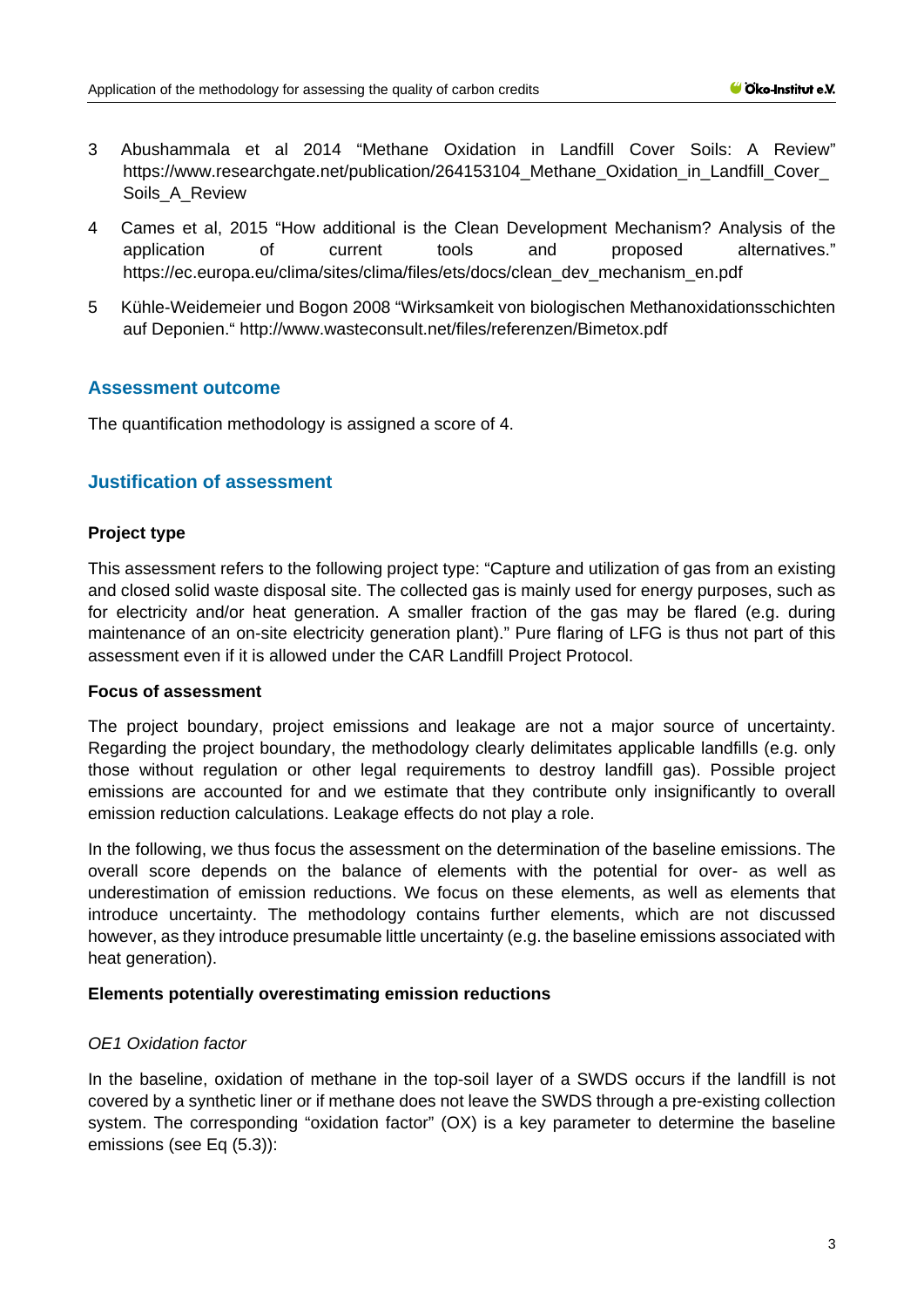# $BE = CH_4Dest_{PR} \times GWP \times (1 - OX) \times (1 - DF) - Dest_{base} \times (1 - OX)$

The CAR Landfill Project Protocol fixes the factor at  $OX_{top\_layer} = 0.1$  or at  $OX_{top\_layer} = 0$  for landfills that have a synthetic liner. The latter case is reasonable, as it is to be expected that no methane leaves the landfill via the topsoil layer in such a case. In cases where methane leaves the landfill in the baseline mainly through a collection system, the soil oxidation is of minor relevance as well.

The methodology does not provide a justification or a source for  $OX_{top\ layer} = 0.1$ . The CDM methodology ACM0001 uses the same value. Based on Abushammala et al 2014 (Source 3), Kühle-Weidemeier und Bogon 2008 (Source 5) and Cames et al, 2015 (Source 4) (discussion in chapter 4.8.4), we estimate the uncertainty to be high. There are little available data and the specific value depends on landfill management, type of the landfill, soil texture, soil thickness, soil organic content, soil moisture content, methane concentration or the prevailing climate among other things. Given the high uncertainties, we estimate that  $OX_{top\ layer} = 0.1$  is not a conservative choice and may thus lead to overestimation of emission reductions.

For more details see also the assessment of the CDM methodology ACM0001. Compared to the CDM methodology, which is applied globally, the CAR methodology is only applied in the US. It is likely that the fraction of projects affected by the uncertainty of the oxidation factor is lower in the US, because (i) some US landfills have a synthetic liner and (ii) others have an existing collection system that in the baseline may be used in later stages of the landfill's aftercare to simply vent low-methane-LFG without a destruction device. For the former projects top-soil oxidation is not relevant, for the latter it is less relevant. On the other hand, a landfill's top layer may be thicker in the US than the global average, which would increase the oxidation in the baseline.

# *OE2 Perverse incentives*

Landfill gas projects can potentially generate two types of perverse incentives, which may lead to an overestimation of baseline emissions:

- a. A project owner may change the management in landfills to generate more methane (e.g., increasing the hight of a landfill or injecting water/leachate into a landfill which creates increasingly anaerobic conditions and thus more methane). For that reason, the methodology explicitly excludes landfills that are bioreactors. By EPA definition<sup>[1](#page-3-0)</sup> bioreactors are designed to increase and accelerate the decomposition and increase LFG production (at least in the initial phase). As this requirement can arguably be monitored rather stringently, we assume this type of perverse incentive does not play a significant role in the US. We thus neglect it in our further considerations.
- b. In order to increase the potential for issuing carbon credits, carbon revenues' beneficiaries may influence policy makers and private actors (i) to engage less in recycling (or other ways of preventing waste generation), (ii) to engage less in compositing of organic material or (iii) even to prevent waste incineration. Policy related perverse incentives can hardly be accounted for in a methodology. It is thus likely that a substantial overestimation occurs in case this perverse incentive is relevant (especially if the installation of a waste incineration plant would be prevented). It is unclear, how many projects are affected by this type of perverse incentive, as it

<span id="page-3-0"></span><sup>1</sup> https://www.epa.gov/landfills/bioreactor-landfills (23.03.2022)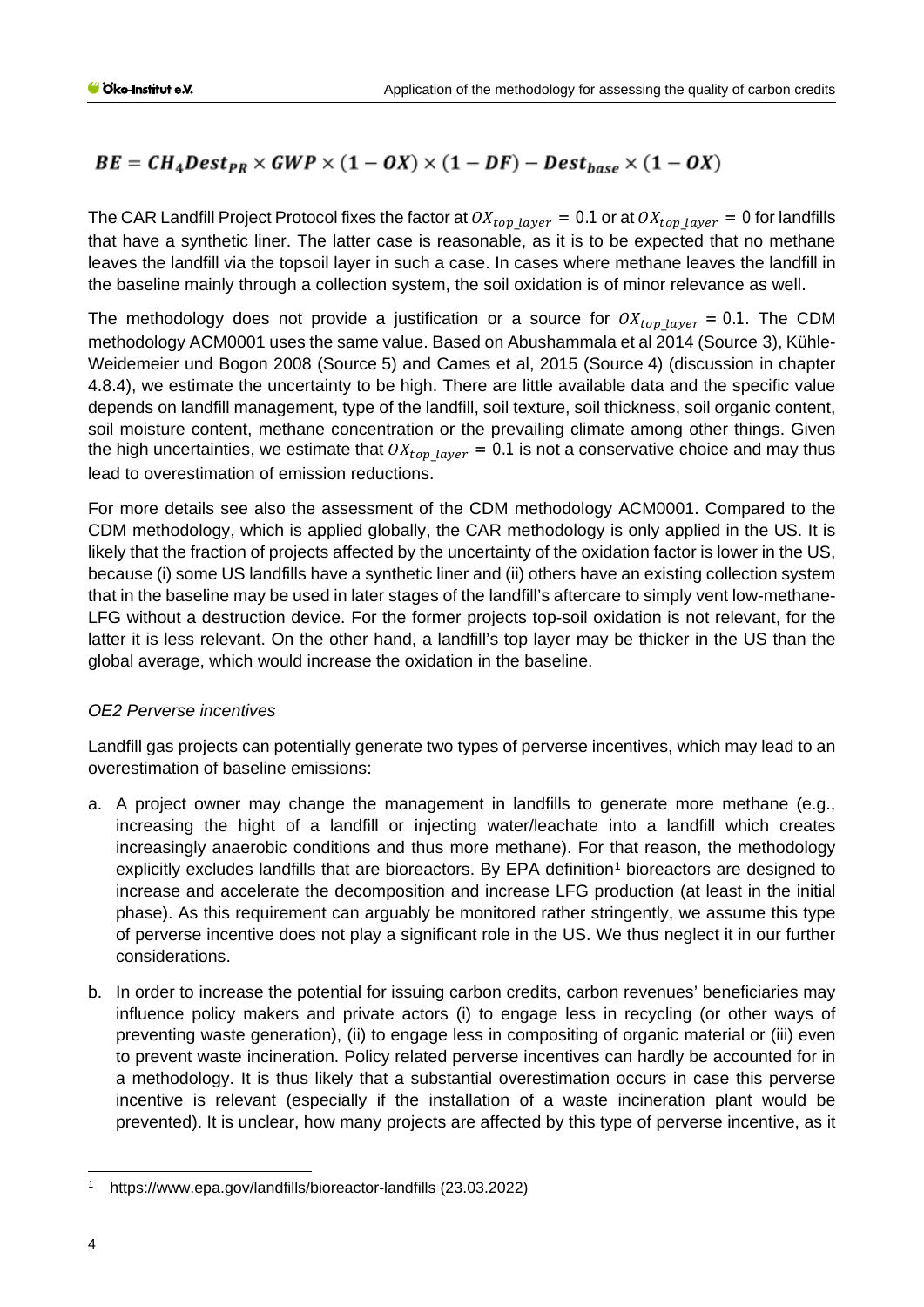is unknown to what extent the carbon revenues' beneficiaries can influence the recycling sector and the policy process.

## **Elements potentially underestimating emission reductions**

#### *UE1 Utilization of landfill methane*

Projects utilize landfill methane for energy generation and thus substitutes GHG emissions associated with fossil fuel combustion. Under the CAR Landfill Project Protocol projects do not receive credit for the fossil fuel substitution by the methane but only for its avoidance. This leads to an underestimation of emission reductions by approximately 10-15% in all projects (as the project type does not include projects with flaring only).<sup>[2](#page-4-0)</sup>

### *UE2 Baseline LFG destruction*

The methodology is not applicable in cases where regulation or other legal requirements to destroy the landfill methane gas exists (in CDM's ACM0001 such projects are not excluded). Existing collection or destruction devices may be in place and have to be accounted for according to the following **Table 1**.

<span id="page-4-0"></span>A ton of avoided LFG methane has a global warming potential of 25 according to the  $4<sup>th</sup>$  IPCC assessment report and the value is 28 according to the 5<sup>th</sup> IPCC assessment report. In addition to avoiding methane emissions, the LFG is used to replace fossil fuels. If e.g. fossil methane is replaced, this lowers fossil CO<sub>2</sub> emission by approx. 2,5 tCO<sub>2</sub> per tCH<sub>4</sub>. This means that emission reductions are underestimated by approximately 10% if the replacement of fossil fuels is not accounted for. Putting these two numbers is in relation yields shows that substitution contributes 10%. In case methane replaces coal, the fraction is rather 15%, as coal's emissions per energy content are approximately 65% higher than for methane (not considering different efficiencies). The contribution of substitution would be higher if upstream emissions from fossil fuel extractions would be considered as well. Upstream emissions can be quite significant and depend on type of fuel and location of extraction.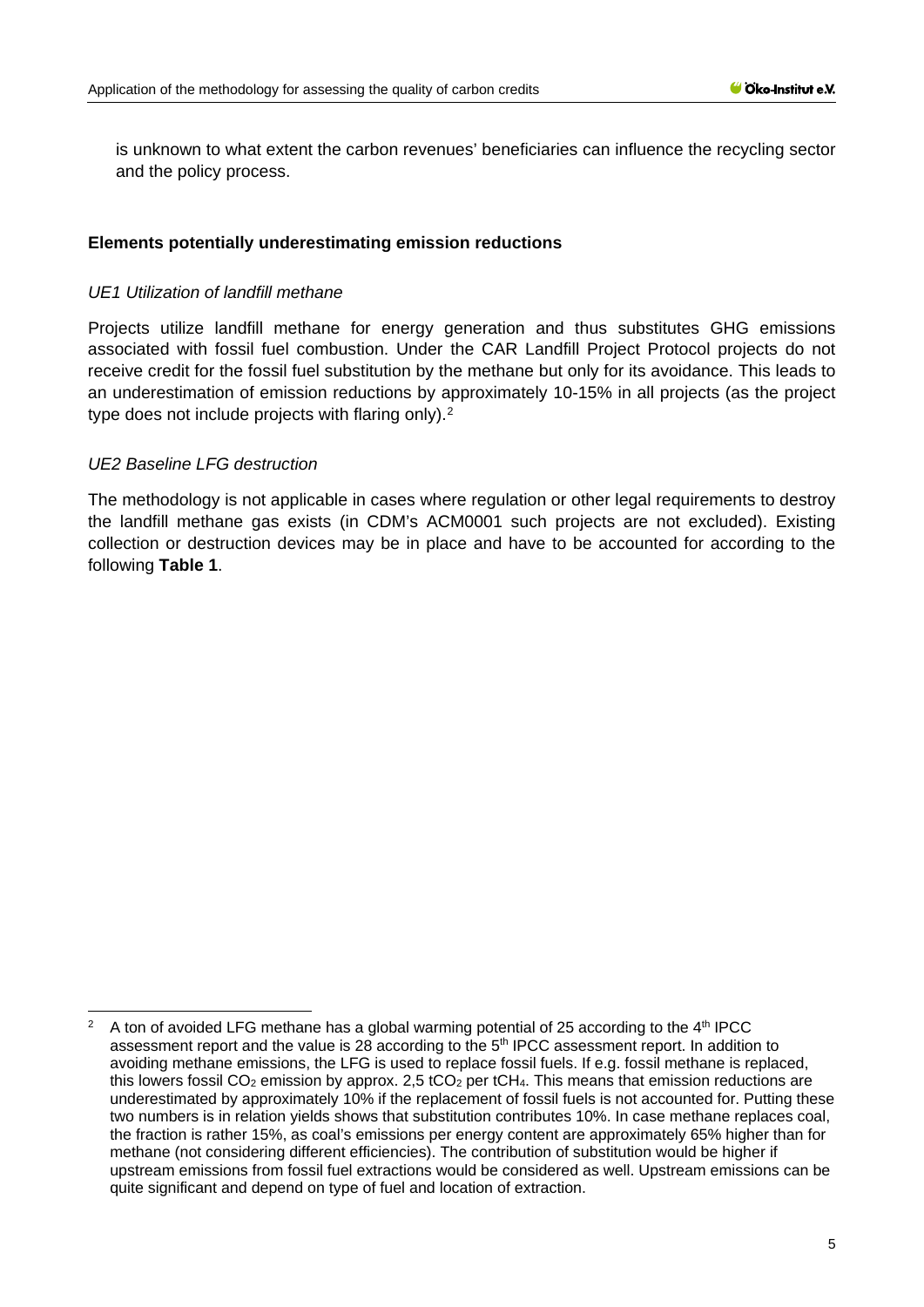| <b>Table 1</b>                                                             | Cases for determining methane captured and destroyed in the baseline |                                                               |                                                                                                                      |  |  |  |
|----------------------------------------------------------------------------|----------------------------------------------------------------------|---------------------------------------------------------------|----------------------------------------------------------------------------------------------------------------------|--|--|--|
| In place prior to the project                                              |                                                                      | Deduct methane<br>oxidized by soil<br>bacteria w/o<br>project | Deduct amount of methane destroyed                                                                                   |  |  |  |
| No collection or destruction                                               |                                                                      | <b>Yes</b>                                                    | No.                                                                                                                  |  |  |  |
| Collection and/or destruction in<br>non-qualifying destruction device      |                                                                      | <b>Yes</b>                                                    | Yes<br>by the non-qualifying destruction device                                                                      |  |  |  |
| Collection<br>qualifying destruction device                                | and destruction in                                                   | Yes                                                           | Yes<br>Amount that could have been destroyed if the<br>baseline destruction device was operating at full<br>capacity |  |  |  |
| Closed<br>landfills with collection<br>and destruction in qualifying flare |                                                                      | <b>Yes</b>                                                    | Yes<br>Amount of methane collected by baseline landfill<br>gas wells and destroyed in the qualifying flare.          |  |  |  |

If collection and/or destruction are already in place, there are detailed requirements on how to measure and account for the corresponding destruction in the baseline. For example, the methane emissions flow has to be measured and the 90% upper confidence limit in the metered period must be used. This is a conservative element and there are no fall-back values. Baseline emissions are calculated once as absolute values at the beginning of the project. Methane production from landfills typically decreases over time. The methodology applies, however, a fixed value such that the baseline remains constant, which likely lead to successively higher underestimation of emission reductions over time.

We therefore estimate that the methodology's treatment of methane destruction in the baseline leads to an underestimation of emission reductions.

## **Summary and conclusion**

[Table](#page-6-0) 1 summarizes the assessment. For each of the previously discussed elements it estimates the potential impact on emission reduction quantification.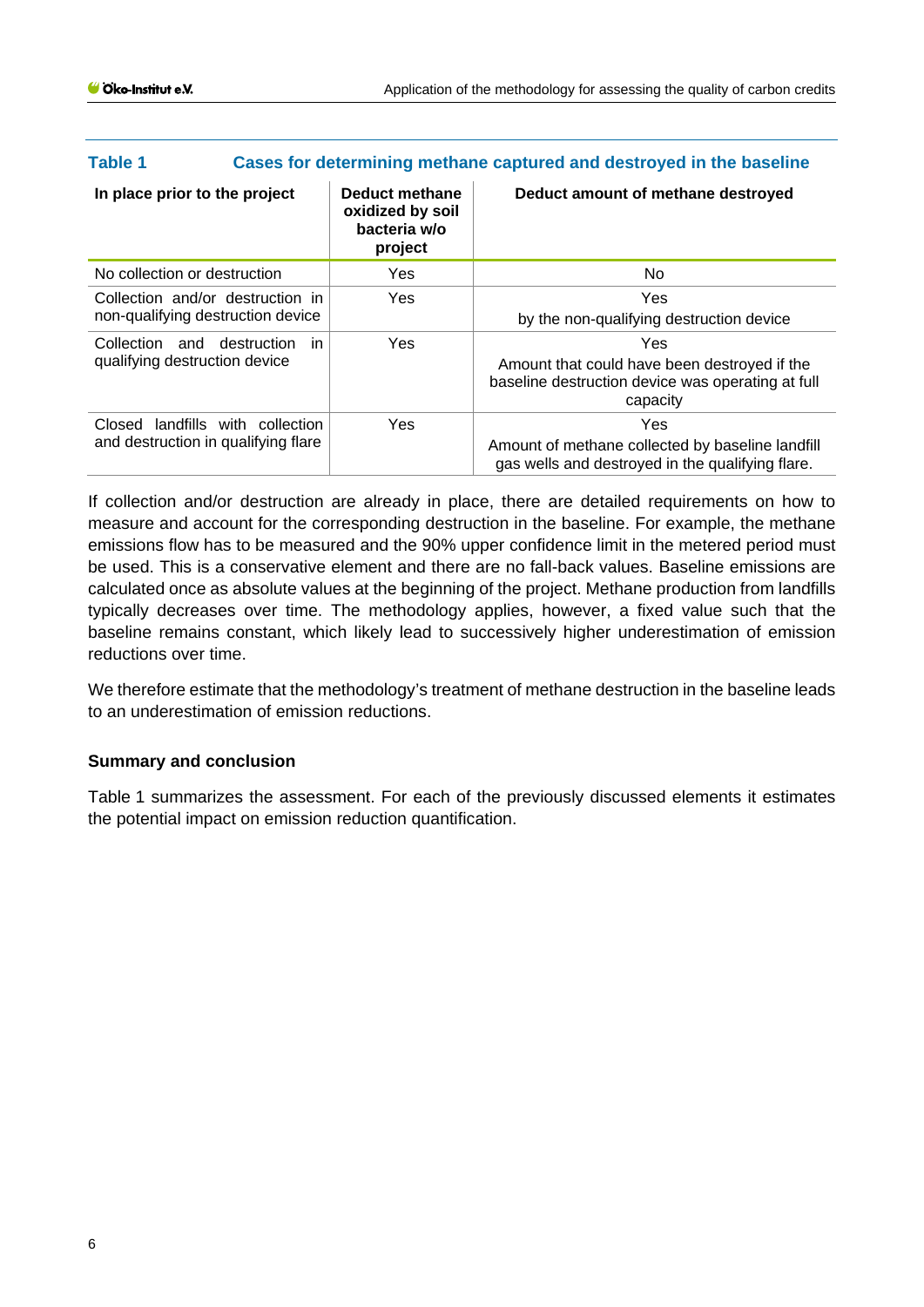<span id="page-6-0"></span>

| Table 2                                                                          | <b>Relevant elements of assessment and qualitative ratings</b>          |                                                                                             |                                                                                 |  |  |  |  |
|----------------------------------------------------------------------------------|-------------------------------------------------------------------------|---------------------------------------------------------------------------------------------|---------------------------------------------------------------------------------|--|--|--|--|
| <b>Element</b>                                                                   | <b>Fraction of projects</b><br>affected by this<br>element <sup>3</sup> | Average degree of<br>under- or<br>overestimation where<br>element materializes <sup>4</sup> | <b>Variability among</b><br>projects where element<br>materializes <sup>5</sup> |  |  |  |  |
| Elements likely to contribute to overestimating emission reductions or removals  |                                                                         |                                                                                             |                                                                                 |  |  |  |  |
| <b>OE1</b> Oxidation factor                                                      | Medium                                                                  | Medium                                                                                      | High                                                                            |  |  |  |  |
| <b>OE2</b> Perverse incentives:<br>overall policy/action related<br>to waste     | Unknown                                                                 | Medium                                                                                      | High                                                                            |  |  |  |  |
| Elements likely to contribute to underestimating emission reductions or removals |                                                                         |                                                                                             |                                                                                 |  |  |  |  |
| UE1 Utilization of landfill<br>methane                                           | All                                                                     | Medium                                                                                      | High                                                                            |  |  |  |  |
| UE2 Baseline LFG<br>destruction                                                  | Unknown                                                                 | Medium                                                                                      | Medium                                                                          |  |  |  |  |
| <b>Elements with unknown impact</b>                                              |                                                                         |                                                                                             |                                                                                 |  |  |  |  |
| None                                                                             |                                                                         |                                                                                             |                                                                                 |  |  |  |  |

Overall, most of the elements in the methodology are accurate (not shown in the table). The oxidation factor is likely to lead to an overestimation of the emission reductions. The oxidation factor is fixed for all projects, whereas project specific conditions vary considerably, which introduces a certain magnitude of uncertainty. Another potential source of overestimation is the impact of perverse incentives (yet probably to a lesser extent overall).

On the other side there are two elements that lead to an underestimation of emission reductions. For both elements, there is variability among projects, but this is appropriately considered in the methodology, as project-specific values must be applied.

<span id="page-6-1"></span><sup>3</sup> This parameter refers to the likely fraction of individual projects (applying the same methodology) that are affected by this element, considering the potential portfolio of projects. "Low" indicates that the element is estimated to be relevant for less than one third of the projects, "Medium" for one to two thirds of the projects, "High" for more than two third of the projects, and "All" for all of the projects. "Unknown" indicates that no information on the likely fraction of projects affected is available.

<span id="page-6-2"></span>This parameter refers to the likely average degree / magnitude to which the element contributes to an over- or underestimation of the total emission reductions or removals for those projects for which this element materializes (i.e., the assessment shall not refer to average over- or underestimation resulting from all projects). "Low" indicates an estimated deviation of the calculated emission reductions or removals by less than 10% from the actual (unknown) emission reductions or removals, "Medium" refers to an estimated deviation of 10 to 30%, and high refers to an estimated deviation larger than 30%. "Unknown" indicates that it is likely that the element contributes to an over- or underestimation (e. g. overestimation of emission reductions in case of an omitted project emission source) but that no information is available on the degree / magnitude of over- or underestimation. Where relevant information is available, the degree of over- or underestimation resulting from the element may be expressed through a percentage range.

<span id="page-6-3"></span><sup>&</sup>lt;sup>5</sup> This refers to the variability with respect to the element among those projects for which the element materializes. "Low" means that the variability of the relevant element among the projects is at most  $\pm 10\%$ based on a 95% confidence interval. For example, an emission factor may be estimated to vary between values from 18 and 22 among projects, with 20 being the mean value. "Medium" refers to a variability of at most ±30%, and "High" of more than ±30%.